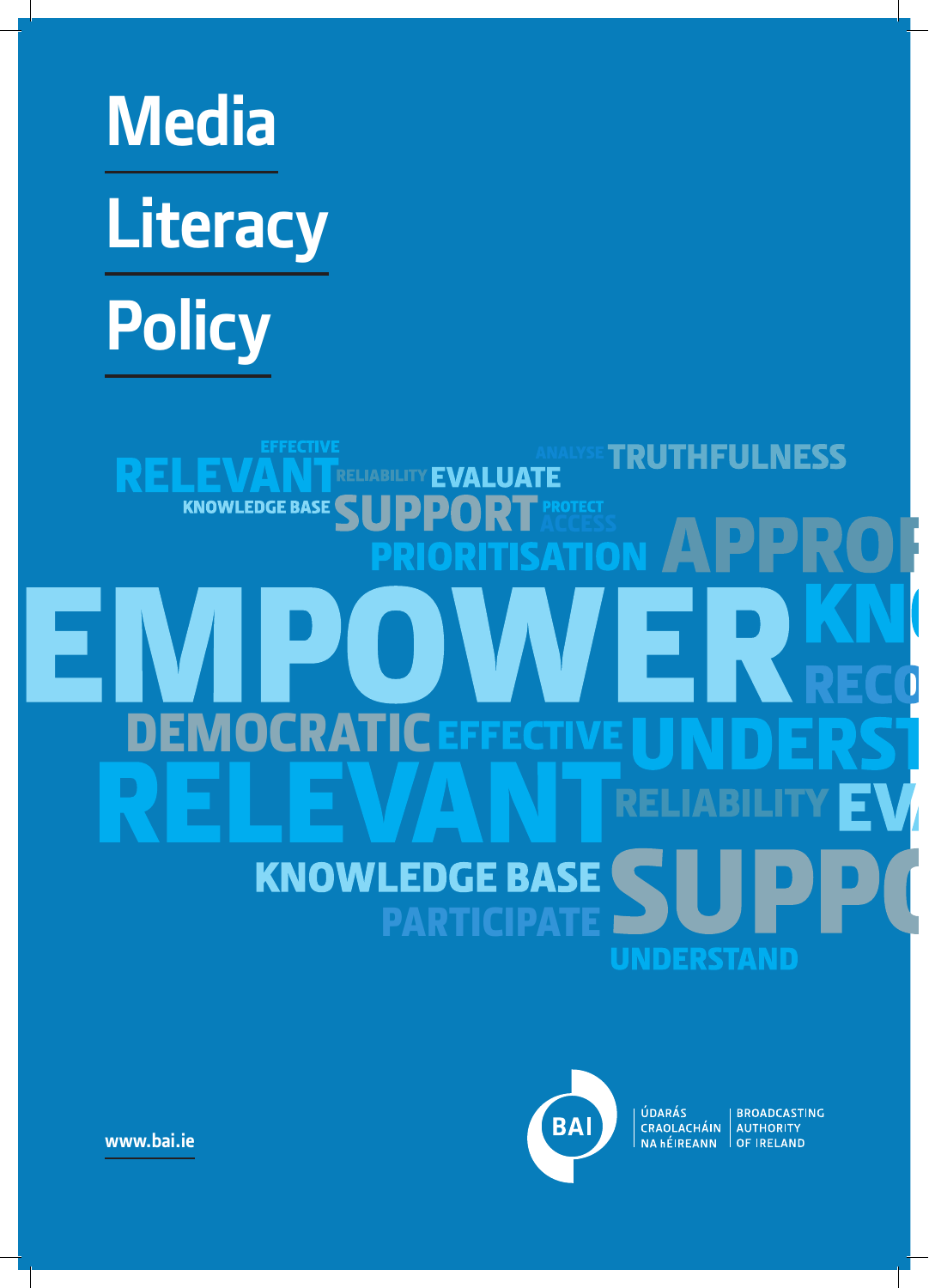**Media literacy is the key to empowering people with the skills and knowledge to understand how media works in this changing environment**

# **PUBLIC** ACCESS RADIO **MEDIA** Ĩ. INCLUSIVE STAND

NEWS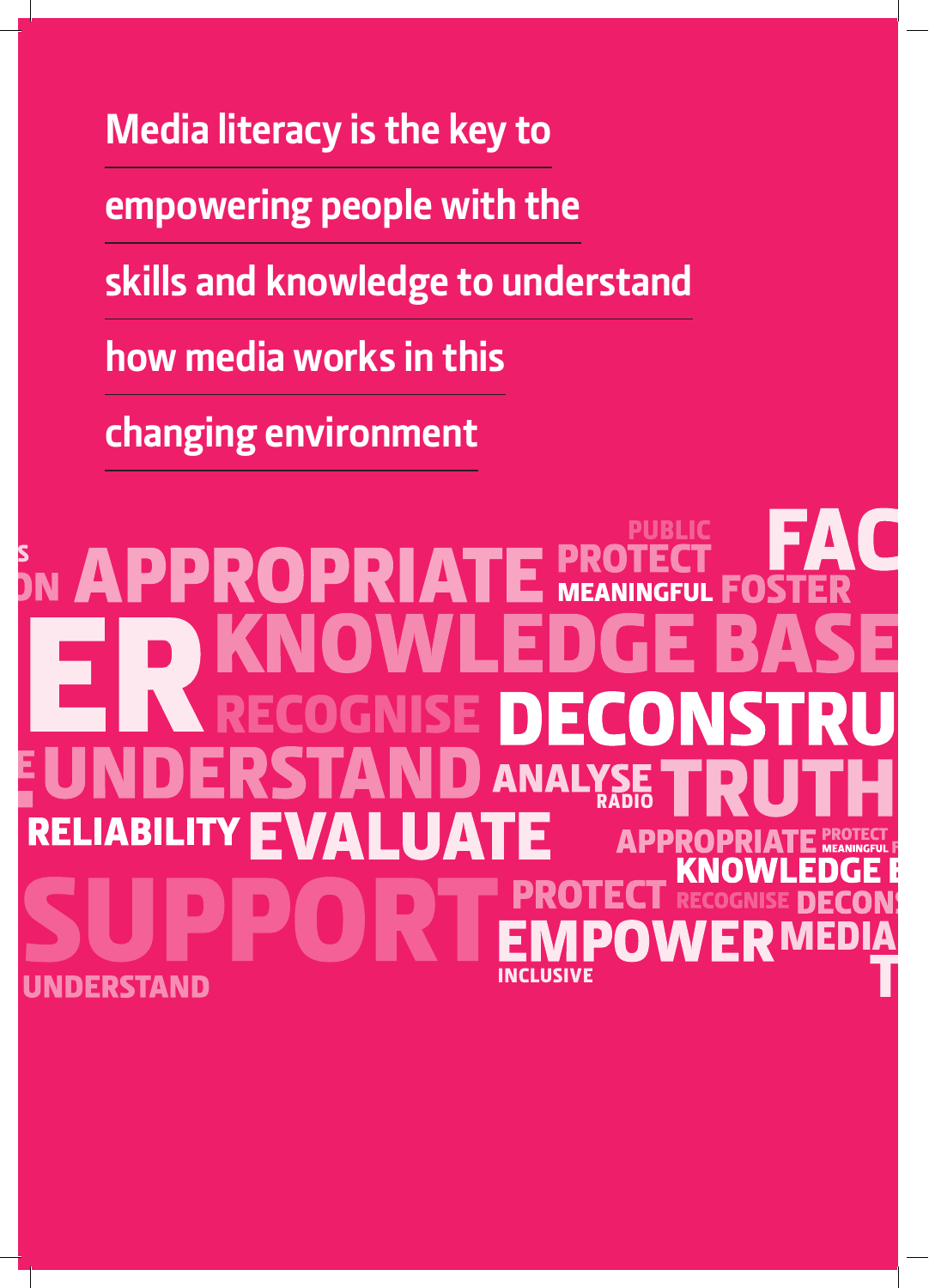# **Introduction**

Our changing technological, media and social environments are providing new possibilities for everyone to participate in their society and engage with broadcast, digital and other media content and services. This can result in greater contributions to the digital and creative economies, reductions in social isolation, and improvements in civic, cultural, economic and democratic participation. However, these changing environments can also facilitate easy distribution and access to material likely to threaten social cohesion by inciting hatred of particular groups of people (e.g., on grounds of race/ethnicity, gender, sexuality), or promoting extremist views.  $\begin{array}{c} m \\ \hline \end{array}$ 

Media literacy is the key to empowering media ineracy is the key to empower<br>people with the skills and knowledge to understand how media works in this changing environment, to interrogate the accuracy of information, to counter unfair and inaccurate representation, to challenge extremist views and, ultimately, to make better informed media choices. This is especially significant for those who might otherwise struggle to navigate an increasingly noisy media landscape and sound-bite orientated society. In addition, media literacy can help people develop much-needed skills in the areas of creativity and of problem solving in technology-rich environments – an area that Ireland scores below average compared to nclarid scores below aver<br>other developed nations.<sup>1</sup> evelop much-needed skills in the<br>treativity and of problem solving<br>"

It is against this backdrop that the BAI has developed this Media Literacy Policy. The policy has been developed as part of our statutory obligation to undertake, encourage and foster research, measures and activities which are directed towards the promotion of media literacy. To that end, the policy details a set of media literacy competencies, namely, the range of media literacy skills which have been identified by the BAI as essential for navigating the current and emerging technological, media and social environment. These competencies have been developed with a broad range of stakeholders, including audio-visual content providers, public authorities, academia, civil society organisations and those involved in online activities.

The implementation of the policy will be supported by the BAI, in a variety of ways including:

- the development of an annual media literacy work plan;
- the provision of support for the development of a National Media Literacy Network;
- the provision of ongoing support for media literacy through our core activities, including the complaints handling process, research commissioning, sectoral development activities and programme-making grants, awarded as part of the Broadcasting Funding Scheme.

**<sup>1</sup>** The OECD survey PIAAC adult skills survey assesses proficiency in three main areas: literacy, numeracy and problem solving in technology-rich environments. It defines literacy as "understanding, evaluating, using and engaging with written texts to participate in society, to achieve one's goals, and to develop one's knowledge and potential". Digital and print text are both included here.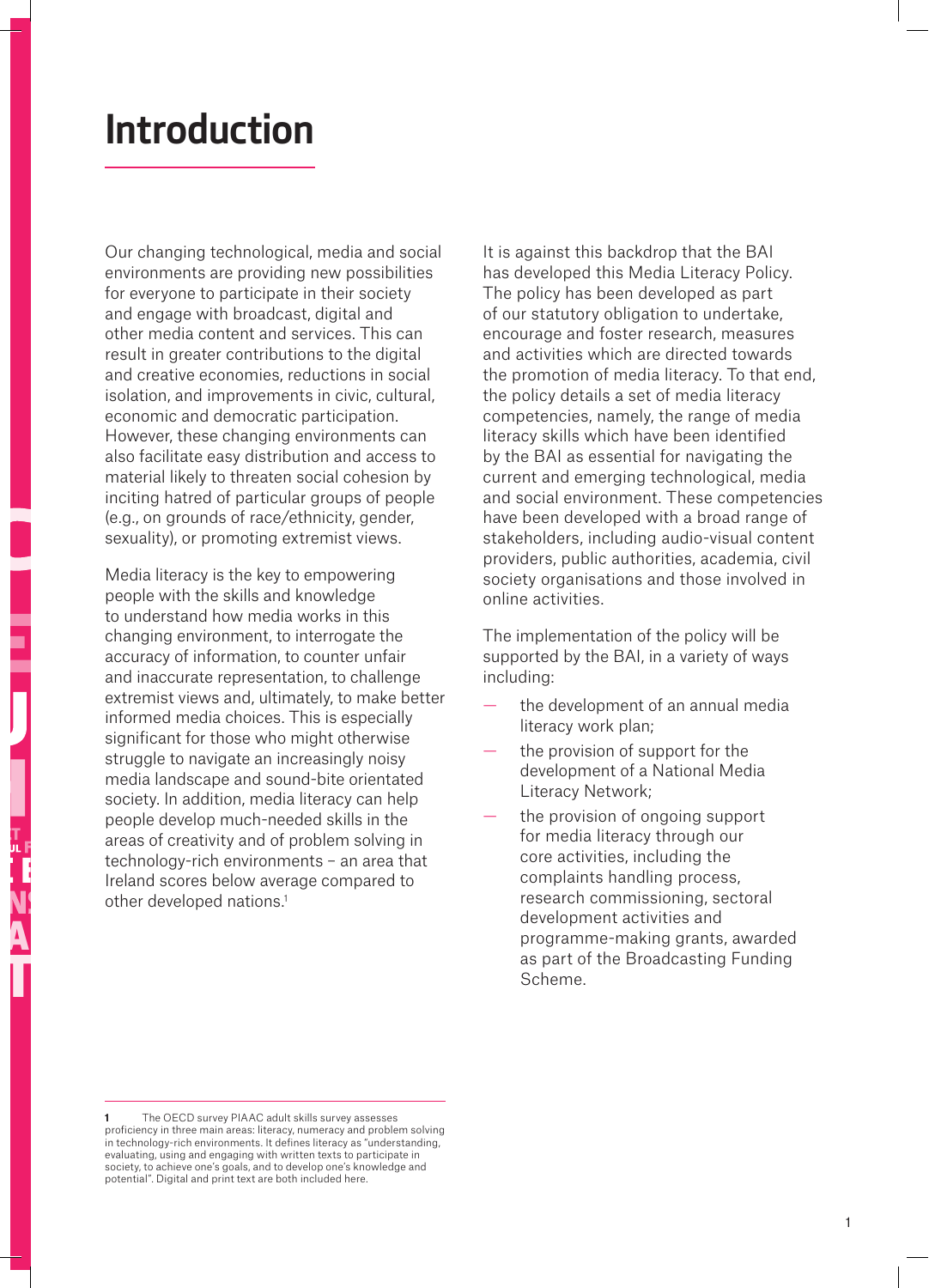# **Policy Objectives**

The overarching policy objective for the BAI's Media Literacy Policy and associated work plan is:

**To empower Irish people with the skills and knowledge to make informed choices about the media content and services that they consume, create and disseminate.**

Supporting this overarching policy objective are five strategic policy objectives:

### **Objective 1**

**To provide leadership and facilitate a coordinated approach to the promotion of media literacy in Ireland.**

By its very nature, media literacy is a lifelong learning journey that requires different stakeholders to provide support to people at different stages of their learning journey. No one organisation can achieve this in isolation.

This policy is anchored in the statutory requirements outlined in the Broadcasting Act 2009, but also strives to reflect the current thinking about media literacy at international level by organisations such as the European Commission, EPRA (the European Platform of Regulatory Authorities) and the EBU (European Broadcasting Unit). In addition, the policy and the framework for the cross-sector promotion of media literacy included within it, are designed to reflect the interests and activities of a growing number of stakeholders within Ireland.

## **Objective 2**

**To describe and promote media literacy among citizens, consumers and stakeholders, in a manner that is relevant and meaningful.**

The term 'media literacy' has its origins in academia and is often understood differently by different stakeholders in different sectors, which can lead to a lack of clarity.

This policy, and the media literacy framework detailed within it, specifically avoids using a definition of media literacy. Rather, it focuses on creating a set of competencies, skills indicators and success indicators in language that will be widely understood by citizens, society and stakeholders from varying sectors and that will help to improve media literacy awareness and education.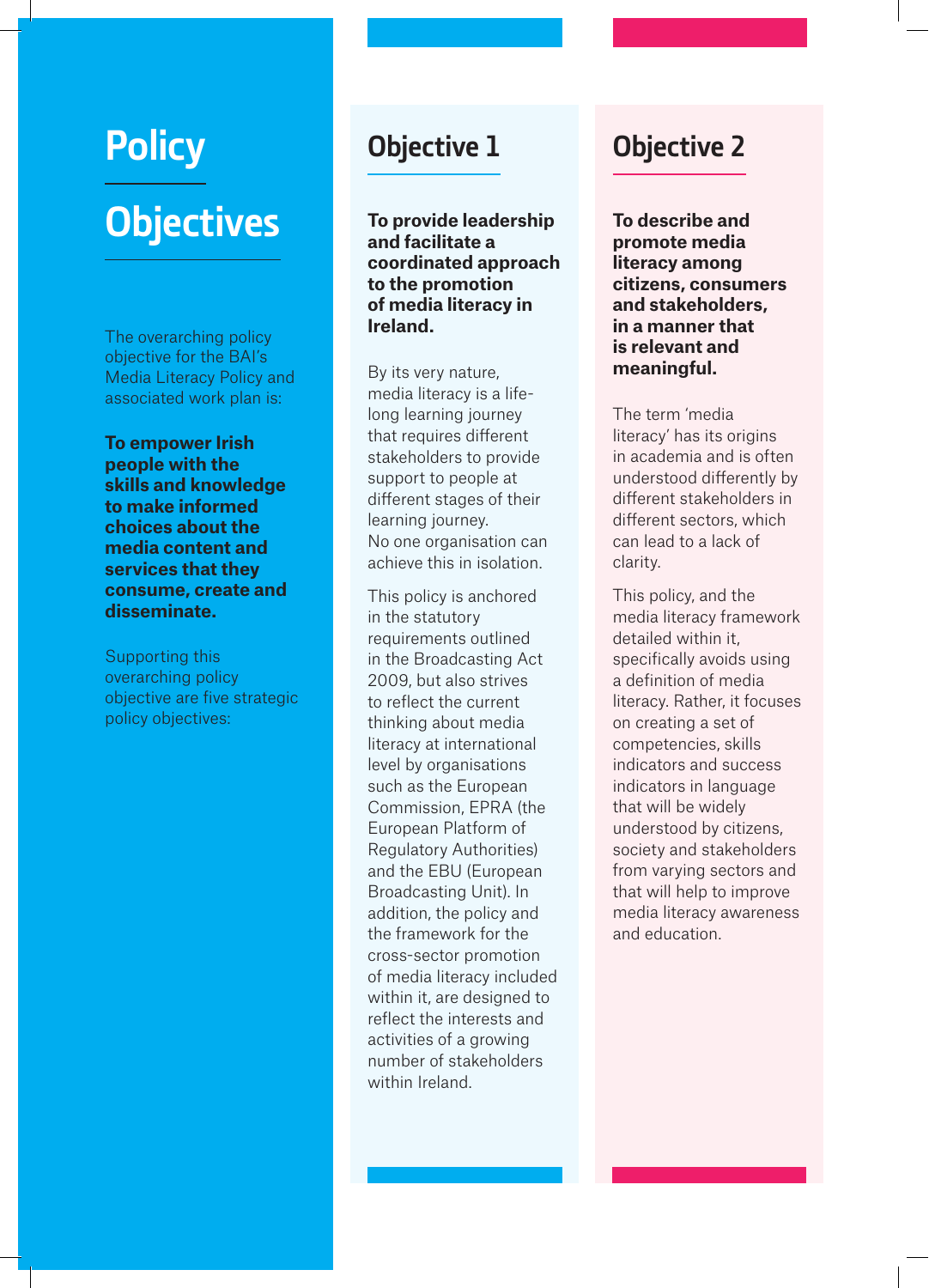### **Objective 3**

**To encourage a wide range of stakeholders to participate in the promotion of media literacy, in line with their specific business and strategic priorities.**

Traditionally, the promotion of media literacy has fallen to the media industry and to the educational sector. However, just as the scope of media literacy is evolving, so too are the sectors with a role to play in promoting media literacy.

This policy and its associated media literacy framework are intended for use by a wide range of media literacy stakeholders in the manner that is most appropriate to their objectives and their work. It is designed to help stakeholders to recognise where they fit in, and how (and with whom) they might develop media literacy projects that will contribute to their own strategic objectives, while at the same time contributing to the BAI's overarching objective as outlined above.

### **Objective 4**

**To foster media literacy research and the development of a comprehensive knowledge base.**

There already exists a significant amount of research in relation to various aspects of media literacy. This policy is intended to help stakeholders disseminate existing and future research to a broader range of stakeholders.

In addition, the policy is intended to be used to identify future areas for research, potential research partners, with the possibility of developing national baseline measurements for skills indicators.

# **Objective 5**

**To develop a policy that is strategically aligned to other key learning frameworks and policies.**

This policy is designed to complement a range of existing formal and informal learning frameworks and policies such as the National Digital Strategy (DCCAE), the Digital Strategy for Schools (DES), the Further Education and Training Strategy (SOLAS), the National Skills Strategy (DES), the National Framework of Qualifications (QQI), the Junior and Senior Cycle Curriculum (NCCA), and the Prohibition of Incitement to Hatred Act, 1989. Where possible, this policy uses similar language, to help maintain consistency, facilitate coordination, reduce fragmentation and minimise duplication.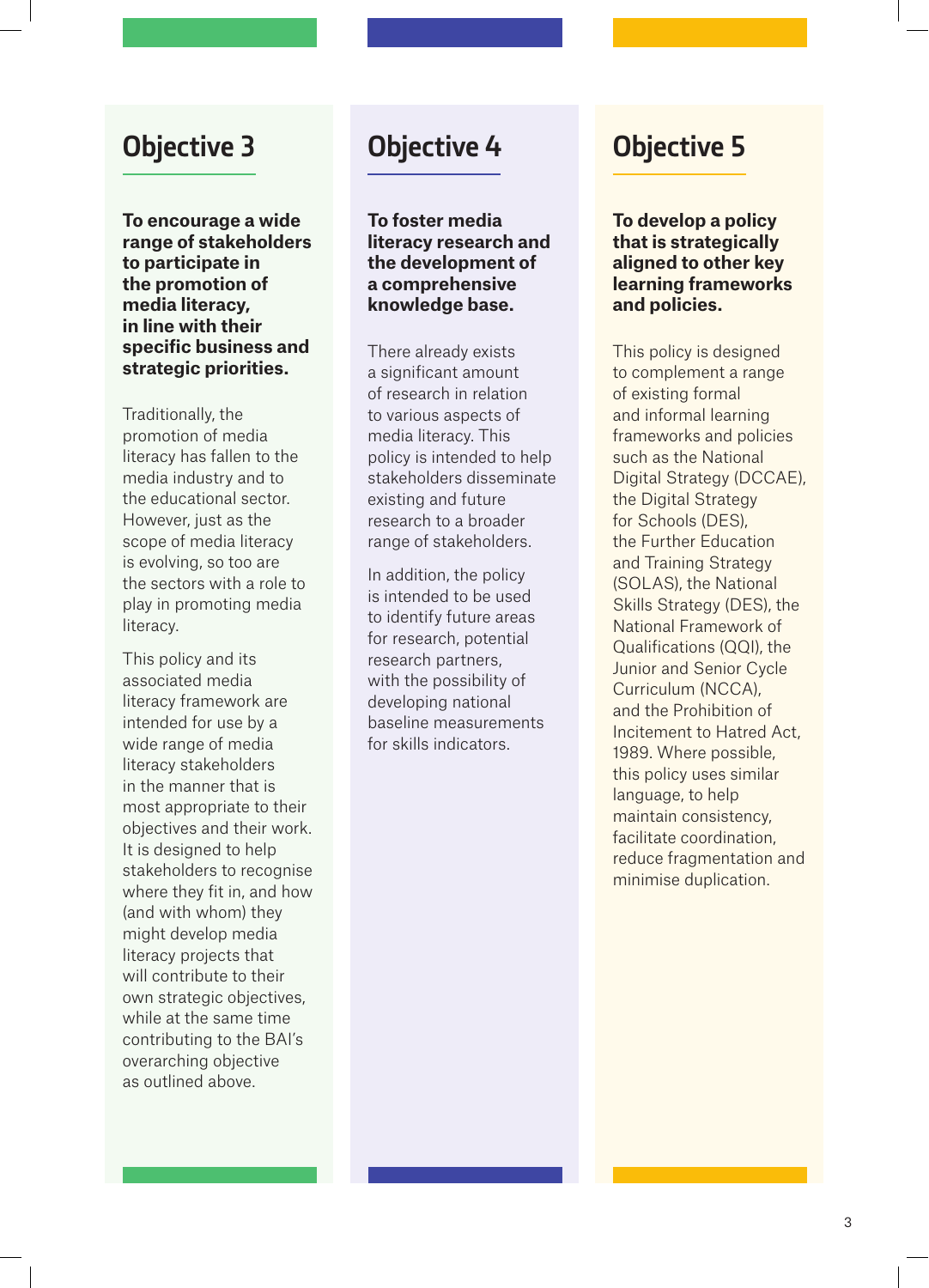**By its very nature, media literacy**

# **is a life-long learning journey**

# **NEWS MEANINGFUL PROTECT<br>MEANINGFUL FOSTER** DECO  $\overline{\phantom{a}}$ ACCESS $\blacktriangle$ RADIO TECHNOLOGY **INCLUSION** JCT MEDIA P) **I A TV** LUSIVE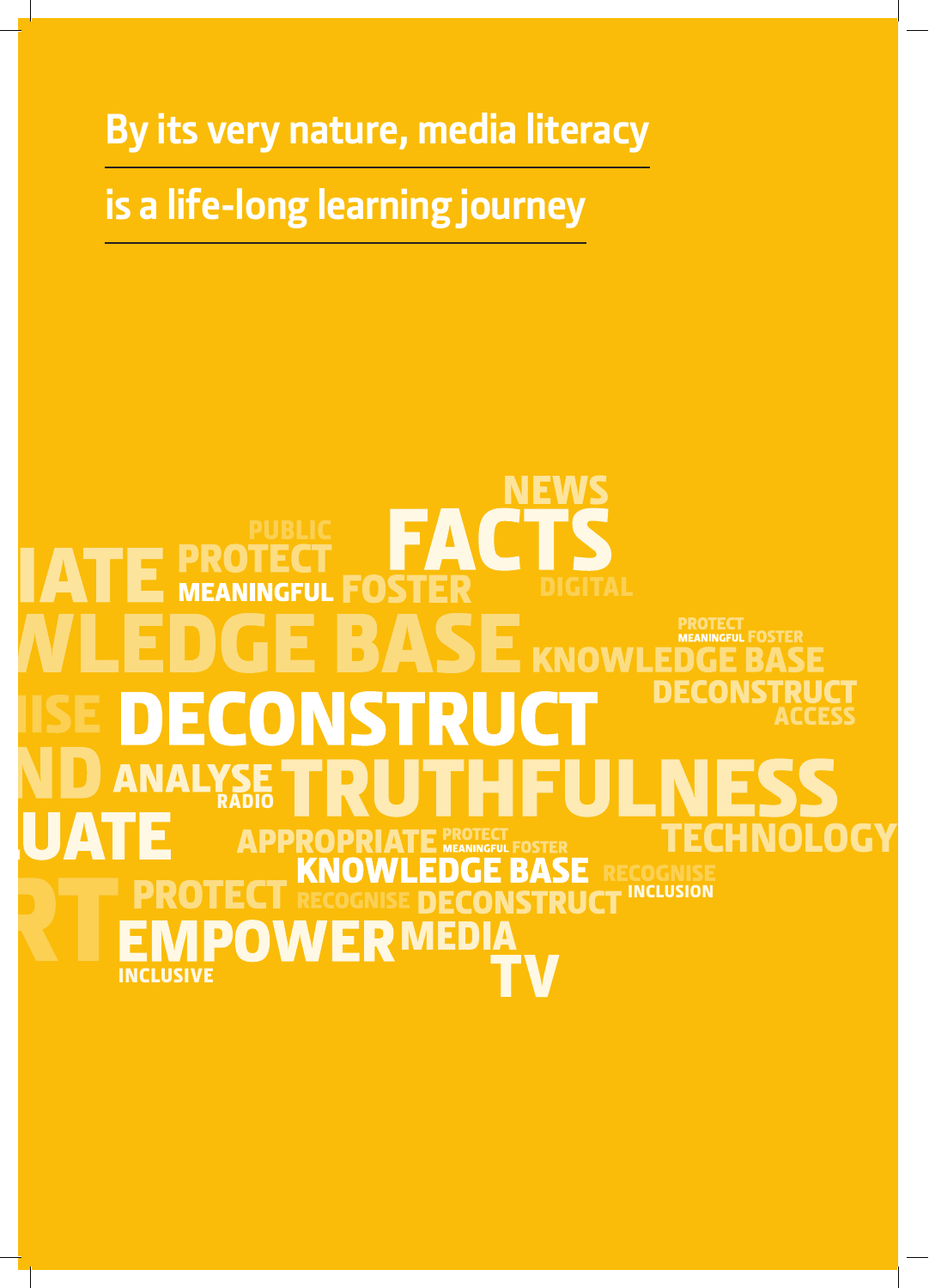# **Understanding Media**

#### **A framework for the promotion of Media Literacy**

The core of this policy is a framework for the promotion of media literacy. This framework consists of three core media literacy competencies and a set of associated skills and success indicators. This framework will be used to prioritise and organise the BAI's own portfolio of media literacy work. It is anticipated that this framework may also be useful in helping a wide range of stakeholders shape their own media literacy activities, in line with their own strategic and business objectives. As a result, the BAI has chosen to publish this document in the spirit of collaboration and in the hope that the framework will help all stakeholders recognise what role they can play and identify opportunities for collaboration.

Y

By its nature, media literacy covers a very broad range of skills. Consequently, stakeholders are not expected to address each competency or its associated skills and success indicators. This framework is specifically designed to allow stakeholders to adopt a 'pick and mix' approach, where they can identify which media literacy skills most closely align with their core business and their own strategic priorities. Similarly, the competencies and their associated indicators are not in any order of priority and some indicators are applicable across multiple competencies.

The three competencies and associated skills and success indicators are set out in the following pages.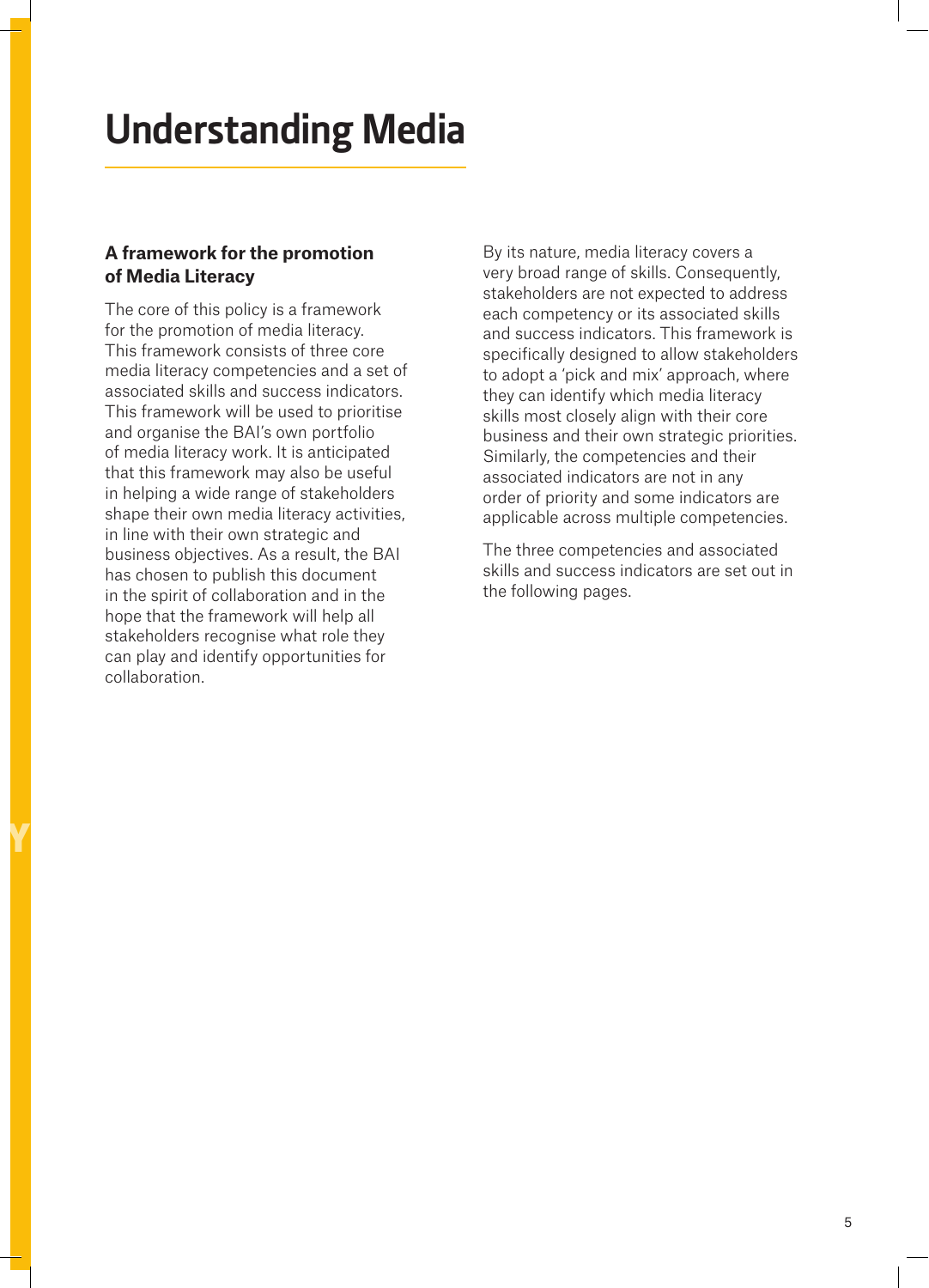### **Core Competency 1**

**Understand and critically evaluate broadcast, digital and other media content and services, in order to make informed choices and best manage media use.**

#### **Skill indicators for individuals**

- Recognise different content types, such as advertising, editorial, fact and opinion
- Understand the editorial processes involved in producing different content types
- Deconstruct media messages and recognise influencing factors2
- Analyse and assess the motivations of the content producer and the context in which the content is presented
- Evaluate content and services for truthfulness, reliability and value for money
- Understand the regulatory environments which apply to media content and services

#### **Success indicators / collective impact**

- Level of awareness of different content types
- Level of informed choice in relation to media consumption
- Level of awareness of advertising techniques and content across different media, including online
- Range and frequency of individual management of exposure to advertising
- Levels of awareness and reporting of stereotyping, bias, unfair portrayal, non-evidence based speculation, inappropriate content and context across media platforms and services
- Range of media sources used
- Frequency and range of incidences of members of the public seeking redress from the appropriate authority

**2** Such as stereotyping, bias, unfair portrayal, inappropriate content or context, lack of evidence etc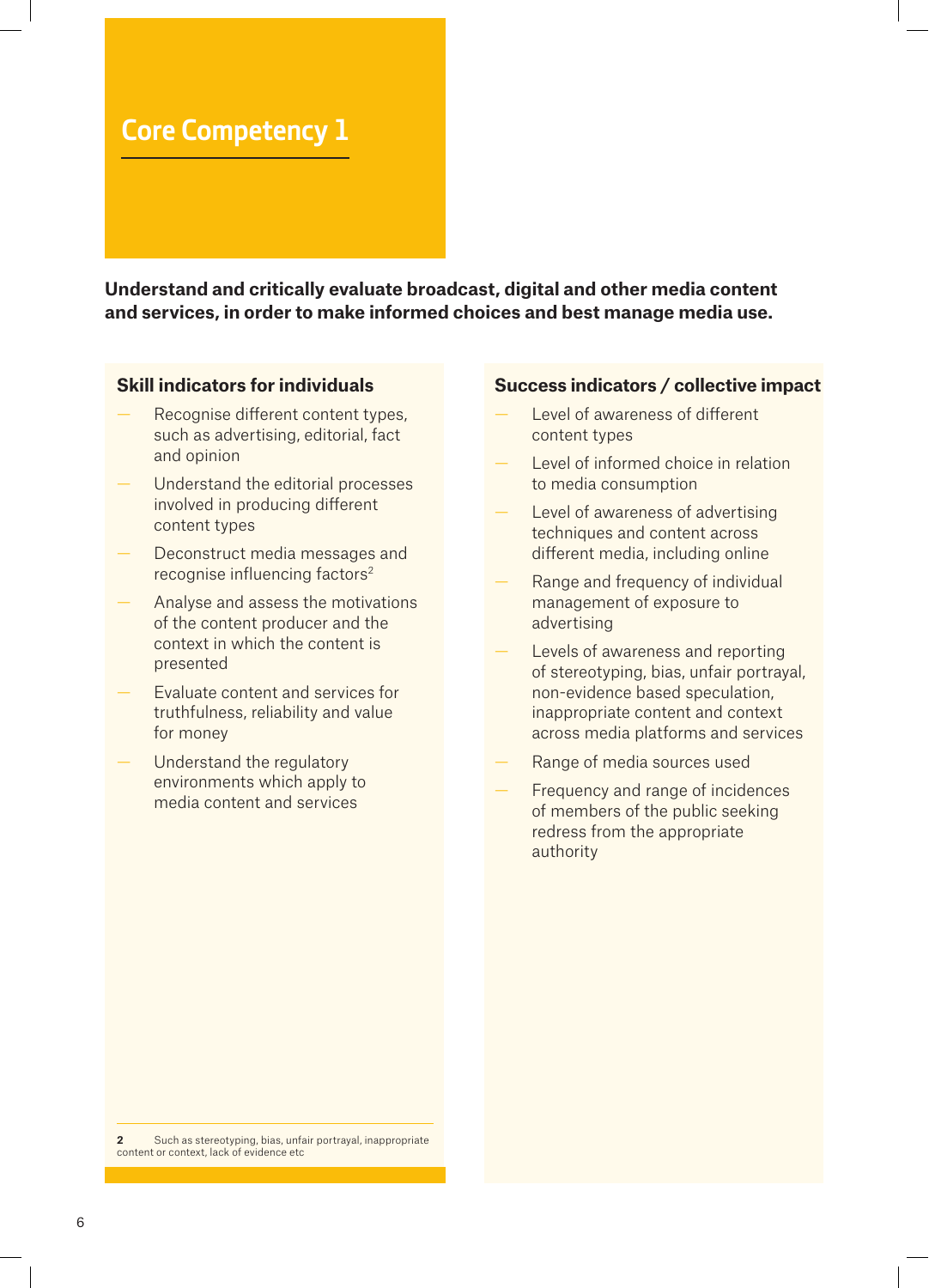### **Core Competency 2**

**Access and use broadcast and digital media content and services in a safe and secure manner, to maximise opportunities and minimise risks.**

#### **Skill indicators for individuals**

- Effectively search for, find, navigate, and use media content and services
- Make informed choices about the value and protection of personal data, while using media content and services
- Use media content and services in a safe and secure manner, including making informed use of technical security features, restricting access and avoiding inappropriate and potentially harmful content
- Recognise how the infrastructure of the internet can influence media choices, patterns of behaviour and diversity of content/views
- Awareness of the legal and moral implications of the use of media content and services and technology
- Transact online in a safe and secure manner
- Recognise and understand the potential benefit and possible risks linked with emerging technology

#### **Success indicators / collective impact**

- Number of people accessing and using media content and services
- Frequency, depth and breadth of use of media content and services
- Range and effectiveness of techniques used to manage personal data and knowledge of the potential risks associated with how personal data is stored, shared and used
- Number of incidences of reporting inappropriate or potentially harmful content across media platforms and services
- Range and effectiveness of techniques used to manage the potential risks associated with media content and services, including child protection issues
- Range and effectiveness of techniques used to manage aggregated/moderated content
- Level of awareness of how competing views may be under-represented in an enclosed media system, for example social media
- Number of incidences of copyright infringement
- Number of incidences, frequency and seriousness of identity fraud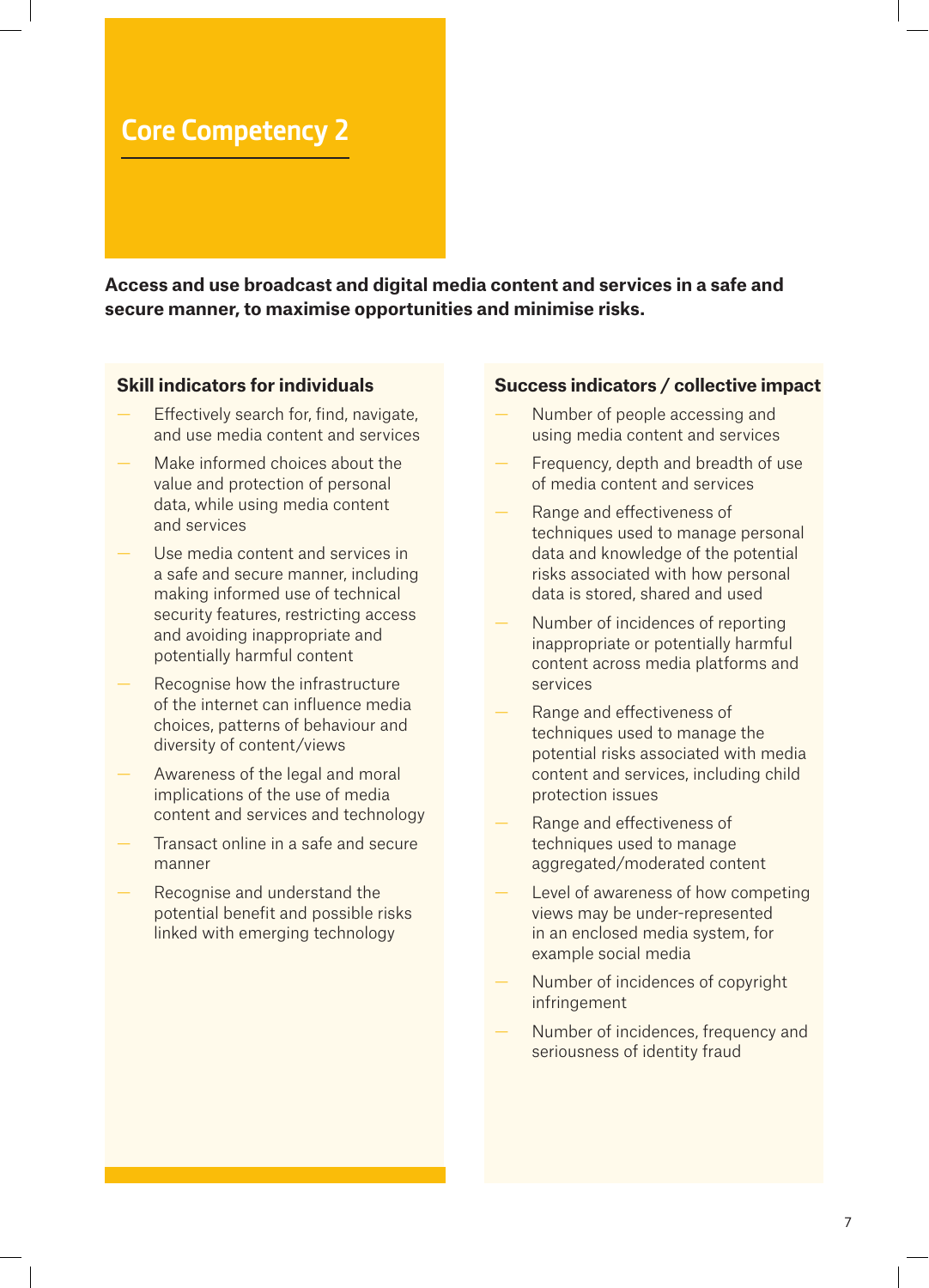### **Core Competency 3**

**Create and participate, via media, in a responsible, ethical and effective manner, in the creative, cultural and democratic aspects of society.**

#### **Skill indicators for individuals**

- Construct messages by using text, images, audio and code
- Create media content and products by producing text, images, audio, video and code
- Create content for public use (e.g. using creative commons licences)
- Publish, upload, share content online
- Compile and curate content
- Differentiate between and select the most effective services / platforms for public and private communication
- Understand and manage how networks are formed and function
- Know and respect digital rights and responsibilities
- Engage in online learning opportunities
- Express personal opinions and respond to the opinions of others
- Find and create opportunities to participate in the civic and cultural aspects of society
- Recognise, manage and appropriately challenge inappropriate<sup>3</sup> behaviour across all media

**3** Abusive behaviour/content; Inappropriate or potentially harmful content; Negative stereotyping; Unfair portrayal; Bias; Lack of pluralism; Discriminatory content; Propaganda; Hate speech.

#### **Success indicators / collective impact**

- Level of resilience to negative behaviour and activities via media services, including online
- Levels of self-expression and democratic participation by number of citizens
- Level of creative engagement and output by citizens, across media platforms and services
- Level of cultural engagement and output by citizens, across media platforms and services
- Level of social inclusion, via media platforms and services
- Level of participation in peer-to-peer support
- Level of appropriate challenge to negative behaviour and activities, via media services, including online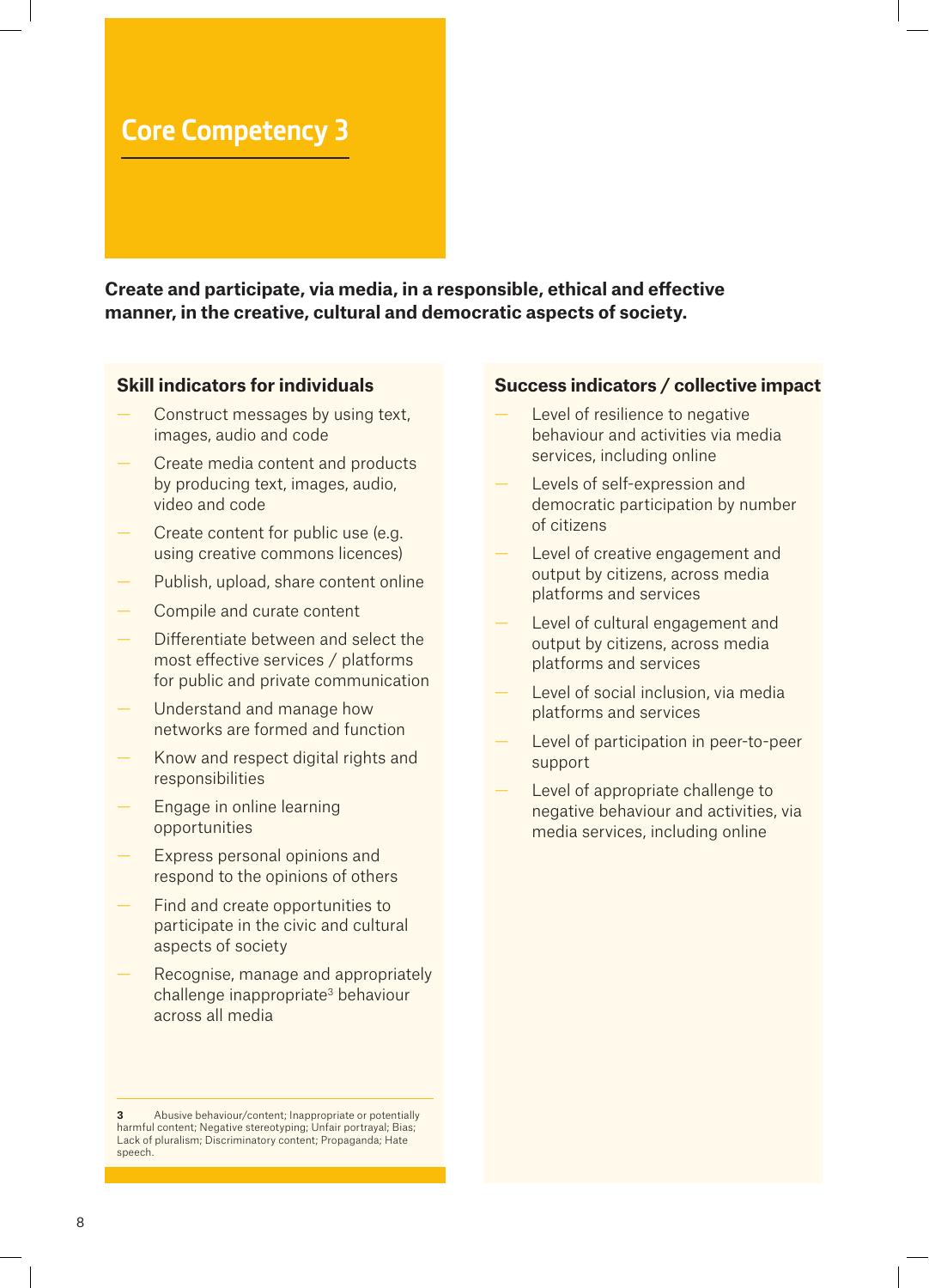# **Supporting the Media Literacy Policy**

The BAI will support the implementation of this Media Literacy Policy in a range of ways, including, but not limited to the following:

#### **Media Literacy Network**

The BAI will work to facilitate the development of an Irish Media Literacy Network. This network would act as the main vehicle for cross-sector communication, collaboration and knowledge-sharing on media literacy topics in Ireland. Membership will be open to all media literacy stakeholders.

#### **Publication of an Annual Work Plan**

Based on this policy, the BAI plans to develop an annual work plan that is designed to address specific elements of each of the three competencies included in the framework within this policy. This annual work plan could include, among other things:

- The identification and prioritisation of annual media literacy themes;
- The alignment of some future BAI funded grants, where feasible, to the framework and priority themes;
- Development and delivery of key conferences, events and seminars, where appropriate.

#### **Ongoing policy development and support**

Media literacy is a dynamic subject area and is influenced by events and trends at both national and European levels. As such, the BAI will continue to review policy requirements and represent the Irish media literacy sector for international consultations, conferences and events.